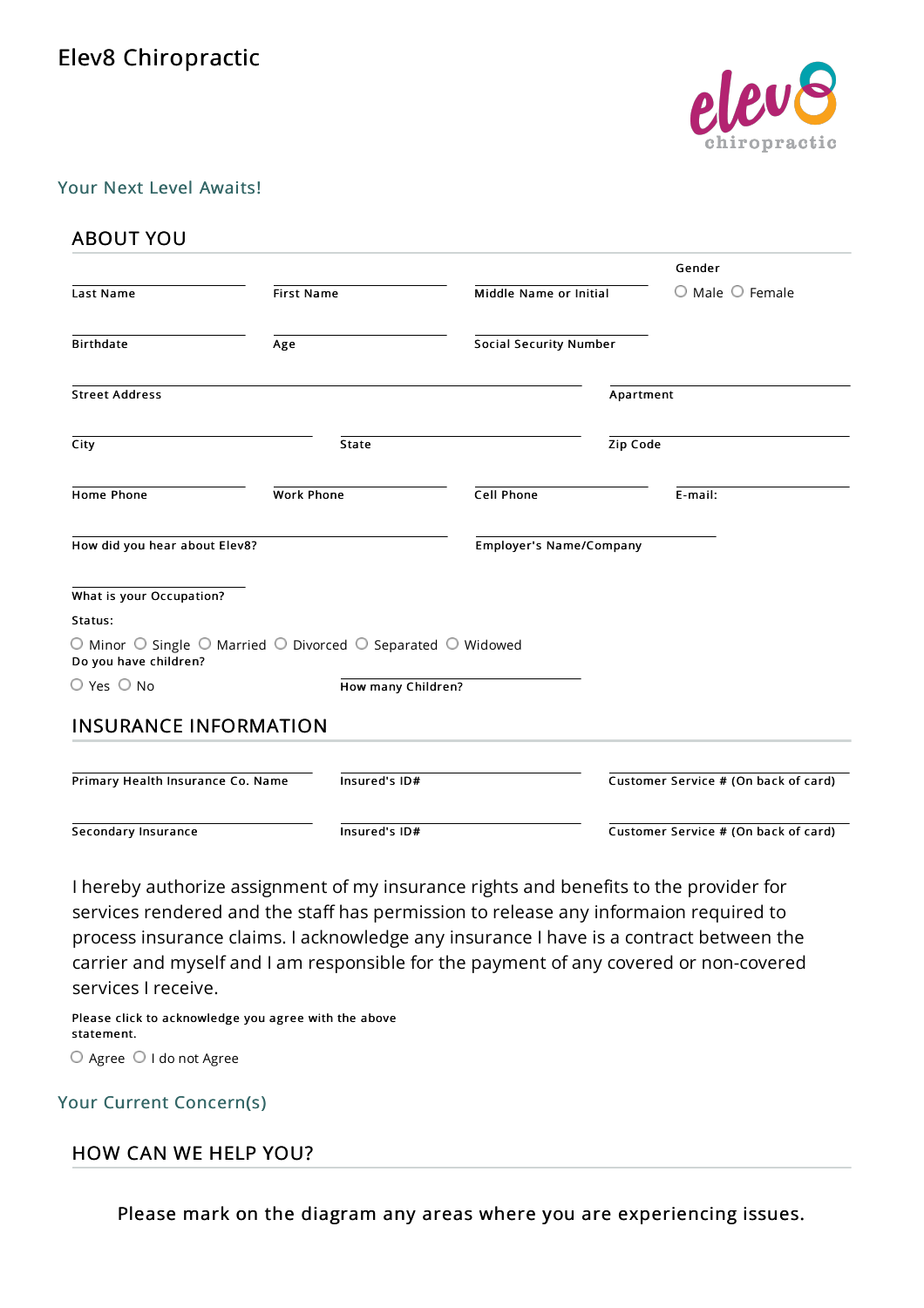| When did this start?                                                                                                                                                                                                                                                                                                                                                                                                 | How did it start?                                        |  |  |  |  |
|----------------------------------------------------------------------------------------------------------------------------------------------------------------------------------------------------------------------------------------------------------------------------------------------------------------------------------------------------------------------------------------------------------------------|----------------------------------------------------------|--|--|--|--|
| How would you describe the pain/discomfort? Check all that apply.                                                                                                                                                                                                                                                                                                                                                    |                                                          |  |  |  |  |
| $\Box$ Dull $\Box$ Sharp $\Box$ Throbbing $\Box$ Aching $\Box$ Tingling/Numbness $\Box$ Stabbing $\Box$ Cramping $\Box$ Stiffness $\Box$ Other<br>Does the pain travel to any other areas? If so, where?                                                                                                                                                                                                             |                                                          |  |  |  |  |
| Pain does not travel Late Left shoulder/upper arm Langler Right shoulder/upper arm Late Left arm to hand<br>Right arm to hand $\Box$ Left buttock $\Box$ Right buttock $\Box$ Left upper leg $\Box$ Right upper leg $\Box$ Left leg to foot<br>Right leg to foot □ Other<br>Is the pain constant or does it change during the day?                                                                                   |                                                          |  |  |  |  |
| Constant $\Box$ Worse in the morning $\Box$ Worse at midday $\Box$ Worse at the end of the day $\Box$ Worse at night<br>Comes and goes intermittently<br>Have you noticed anything that makes the pain worse? Check all that apply.                                                                                                                                                                                  |                                                          |  |  |  |  |
| $\Box$ Nothing $\Box$ Sitting $\Box$ Standing $\Box$ Walking $\Box$ Bending/Stooping $\Box$ Lifting $\Box$ Sleeping $\Box$ Sneezing/Coughing<br>$□$ Straining $□$ Reaching $□$ Twisting/Turning $□$ Looking Up/Down $□$ Moving $□$ Lying on Back $□$ Lying on Side<br>$\Box$ Lying on Stomach $\Box$ Driving $\Box$ Exercise $\Box$ Stretching $\Box$ Other<br>Have you noticed anything that makes the pain better? |                                                          |  |  |  |  |
| $\Box$ Nothing $\Box$ Sitting $\Box$ Standing $\Box$ Lying on Back $\Box$ Lying on Side $\Box$ Lying on Stomach $\Box$ Support/Bracing<br>$\Box$ Movement $\Box$ Resting $\Box$ Heat $\Box$ Ice $\Box$ Topical Pain Cream/Gel $\Box$ Over-the-Counter Medication<br>Prescription Medication □ Stretching □ Exercise □ Massage □ Other<br>Please describe how this issue is affecting your day-to-day life.           |                                                          |  |  |  |  |
| What other providers have you seen regarding this issue, if any?                                                                                                                                                                                                                                                                                                                                                     |                                                          |  |  |  |  |
| None $\Box$ General Practitioner/Family Doctor $\Box$ Orthopedist $\Box$ Neurologist $\Box$ Other Medical Specialist<br>Physical Therapist $\Box$ Massage Therapist $\Box$ Acupuncturist $\Box$ Another Chiropractor $\Box$ Other<br>Describe what has happened with these other providers. (Testing/Imaging. Treatments. Prescriptions. Recommendations.<br>Diagnoses/Opinions.)                                    |                                                          |  |  |  |  |
| Has this or something similar happened in the past?                                                                                                                                                                                                                                                                                                                                                                  |                                                          |  |  |  |  |
| $O$ Yes $O$ No                                                                                                                                                                                                                                                                                                                                                                                                       | If yes, how have you managed this previously?            |  |  |  |  |
| Have you ever been treated by a Chiropractor?                                                                                                                                                                                                                                                                                                                                                                        |                                                          |  |  |  |  |
| $O$ Yes $O$ No                                                                                                                                                                                                                                                                                                                                                                                                       | If yes, how long has it been since your last adjustment? |  |  |  |  |
| Is there anything else you think we should know about this problem?                                                                                                                                                                                                                                                                                                                                                  |                                                          |  |  |  |  |

Do you have any other health and vitality concerns/issues that you would like us to address?

# 6. YOUR HEALTH AND WELL-BEING